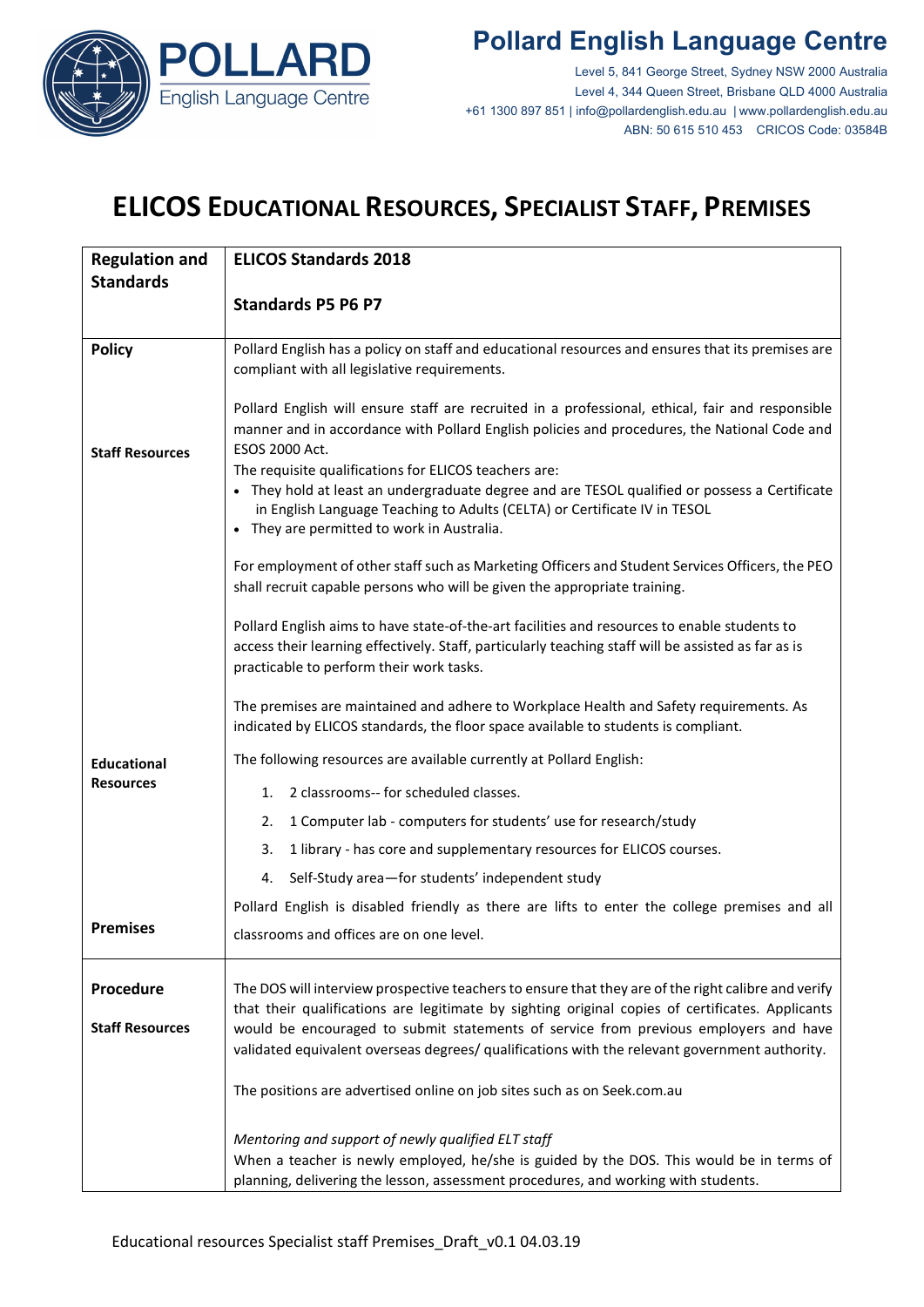

## **Pollard English Language Centre**

Level 5, 841 George Street, Sydney NSW 2000 Australia Level 4, 344 Queen Street, Brisbane QLD 4000 Australia +61 1300 897 851 | info@pollardenglish.edu.au | www.pollardenglish.edu.au ABN: 50 615 510 453 CRICOS Code: 03584B

- The new teacher would develop a few lesson plans for feedback.
- The DOS will observe the teacher for at least half an hour and provide feedback to the teacher.
- The DOS may also request an experienced teacher working at the College to allow the new teacher to observe his/her class to see how the class is conducted, from lesson plan to actual delivery.

The DOS will organize at least four professional development sessions per year. These will be planned at the beginning of the year. Intercultural awareness and communication training will inform part of this professional development.

Teachers are encouraged to offer their expertise and share their knowledge with each other. They are informed of NEAS conferences and encouraged to watch webinars and attend free seminars, workshops and information sessions organized by NEAS and English Australia. Contract teachers are responsible for updating their ELT knowledge especially with reference to teaching/learning and assessment tools.

Marketing and Student Services will have their own in-house training sessions from time to time and attend meetings with the Student Agents to update themselves on the market trends.

Management will keep abreast of developments in the industry by attending conferences and seminars such as the NEAS conferences and seminars. They would then communicate key points to their staff.

#### *Training for admissions staff*

The PEO would keep abreast of any developments in government regulations and shall conduct in-house training and update admissions staff on the relevant acts and regulations as and when required. These pertain to the ESOS Act, ESOS Regulations, National Code of Practice, PRISMS, Current Student Visa Regulations and Requirements, the role of ASQA, CRICOS, and NEAS. All admissions staff are expected to read these policies and apply them. The following websites provide further information and updates.

- General ESOS information: https://internationaleducation.gov.au/regulatoryinformation/pages/regulatoryinformation
- The National Code of Practice for Registration Authorities and Providers of Education and Training to Overseas Students: https://internationaleducation.gov.au/Regulatory-Information/Education-Servicesfor-Overseas-Students-ESOS-Legislative-Framework/National-Code/
- National standard for ELICOS providers and courses: https://internationaleducation.gov.au/Regulatory-Information/Education-Servicesfor-Overseas-Students-ESOS-Legislative-Framework/ELICOSnationalstandards
- DHA website for latest information on Current Student Visa Regulations and Requirements[: https://www.border.gov.au/](https://www.border.gov.au/Busi/Educ)

As the Department of Education and Training offers Australian education providers with the Confirmation-of-Enrolment (CoE) facilities and online training required for compliance with